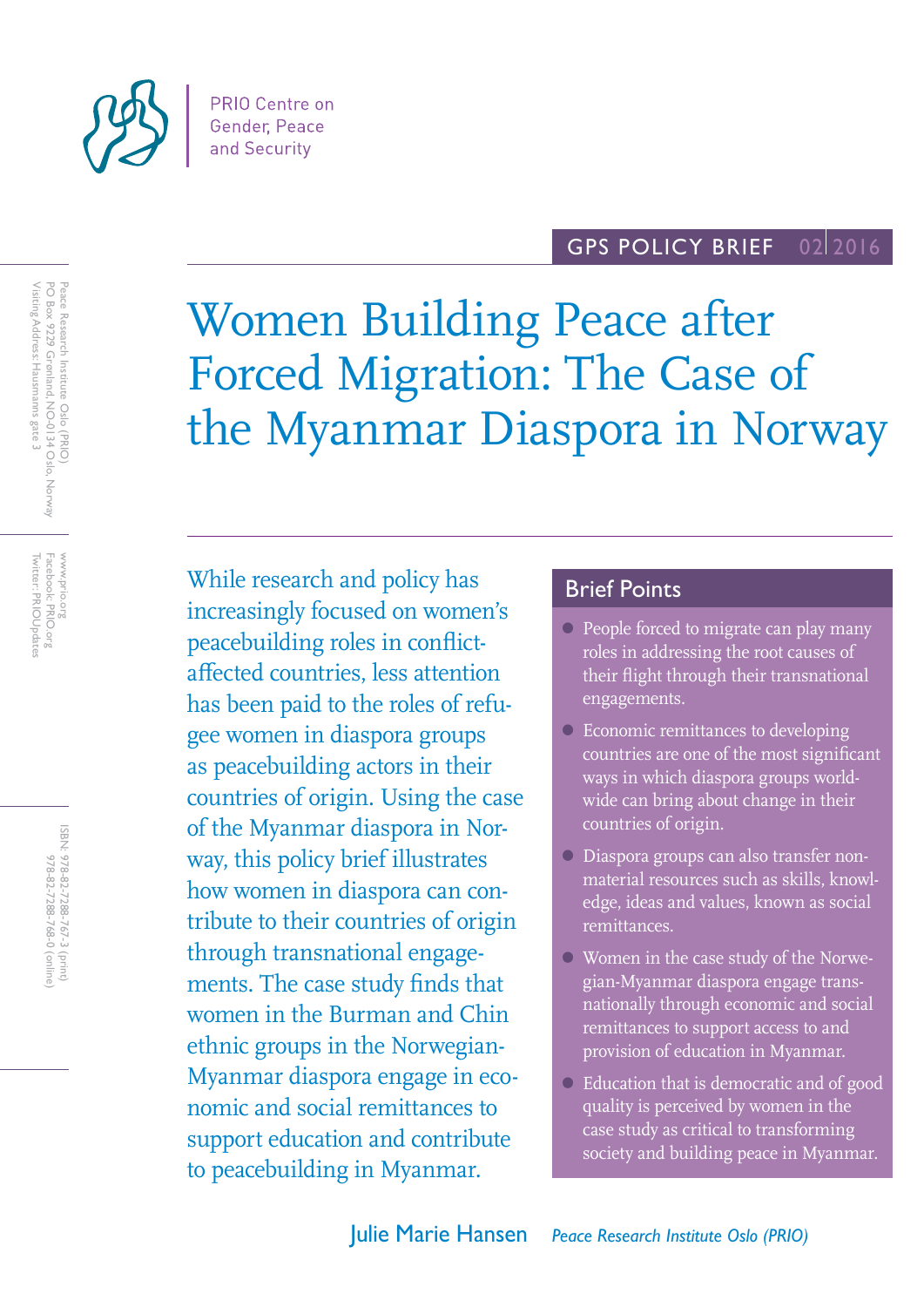#### **Introduction**

In studying women's contributions to peace, most studies focus primarily on the peacebuilding roles of women in conflict-affected countries. Fewer studies look at how women contribute to peacebuilding after violence and armed conflict have forced them to leave their countries of origin.

Through the case of the Myanmar diaspora in Norway, this policy brief illustrates how refugee women in diaspora groups can contribute to peacebuilding in Myanmar. The question of women's peacebuilding roles in the context of forced migration is especially relevant when looking at Myanmar, where forced migration has been one of the main consequences of decades of armed conflicts and political repression under successive military regimes.

The findings presented here draw primarily on data collected for a small-scale case study using a mixture of qualitative, primary data from indepth, semi-structured interviews and secondary data from documentation. Data was collected during spring 2015, and interviews were conducted with six women and three men from the Burman and Chin communities in the diaspora. Two Norwegian civil society actors who work closely with the diaspora and a local Myanmar politician were also interviewed.

#### **Women and Diaspora Building Peace**

While women are overrepresented in among those most adversely affected by armed conflict and forced migration, they are underrepresented in formal efforts to resolve these problems. Women have traditionally been excluded from conflict resolution and peacebuilding, evident both in the low level of women's participation in formal peace processes and the poor recognition of women's peacebuilding roles.

Increased recognition has been given, however, to the significant and often informal contributions of women in laying the foundations for sustainable peace. Evidence from sixteen case studies published between 1998 and 2010 by Conciliation Resources (2013) and covering a range of armed conflicts shows that women's peacebuilding activities, in particular, add value to transforming underlying causes of conflict. Women's activities have also been found to broaden the scope of peacebuilding through actions that promote consensus and inclusion, address a broader range of social injustices, and which 'go beyond

the negotiating table'. These can have transformative effects on conflict-affected societies.

Similar to the increased recognition of women's peacebuilding roles, a growing body of academic and policy literature looks at the roles of diaspora groups in affecting change in their countries of origin. Resettled refugees, for example, can contribute to both fuelling and resolving conflicts in their countries of origin through their transnational engagements towards those countries.



Women in an ethnic minority state in Myanmar. Photo: Julie Marie Hansen

Diaspora groups can add value to the peacebuilding efforts in their countries of origin. In a handbook for practitioners and policymakers, Horst et al. (2010) outline the many ways in which diaspora groups add value to peacebuilding efforts. Key among them is the bridging role that diaspora can play between their countries of settlement and origin. They often have context-specific knowledge of and transnational networks across the two locations. Development and peacebuilding contributions by diaspora are also more likely to be longterm engagements, as diaspora members are often more committed and motivated for emotional and personal reasons. This commitment and motivation is especially valuable to peacebuilding, which is a long-term process of transforming the root causes of conflict to achieve lasting peace that goes beyond a peace agreement.

Taking transnational engagements into account is useful in identifying how women forced to migrate can contribute to peacebuilding 'at home'.

#### **Forced Migration from Myanmar**

Forced migration has been a key feature of Myanmar's recent history. Myanmar, also known as Burma, was for many years considered to have one of the world's worst refugee situations. Since independence from the United Kingdom in 1948, Myanmar's development has been characterised by decades of violent struggles for democracy and ethnic minority autonomy.

One of the main drivers of forced migration within and outside Myanmar is ethnic armed conflicts. Myanmar comprises a union of ethnic majority regions in the centre of the country and ethnic minority states around the border areas. Ethnic diversity in Myanmar is among the highest in the world, with the population comprising of around 135 ethnic groups. The Burman ethnic group is the largest, accounting for around twothirds of the population, with other ethnic groups comprising 33–40 per cent of the population. Tensions between successive Burman-majority military dictatorships and marginalised ethnic minority groups struggling for autonomy have been the source of armed conflicts in the border areas. These conflicts have been further fuelled by official Burmanisation policies aimed at making the union homogenous. As a result, many from the ethnic minority groups have been made internally displaced or have fled across borders to refugee camps in neighbouring countries.

Other drivers of forced migration from Myanmar include political repression. Pro-democracy activists, many of whom belong to the Burman majority group, have been repressed through violence and imprisonment, leading to many political exiles. Increased violence and persecution against the Muslim Rohingya population in Myanmar has led to more recent forced migration from the country.

The global Myanmar diaspora population, including refugees and economic migrants, is estimated to be 2–3 million people. Within the global refugee population at the end of 2014, around half a million originated from Myanmar. In the past decade, refugees from Myanmar have comprised the largest group of resettlement refugees globally. According to UNHCR figures from 2015, refugees from Myanmar account for 27 per cent of all resettlement refugee populations between 2005 and 2015.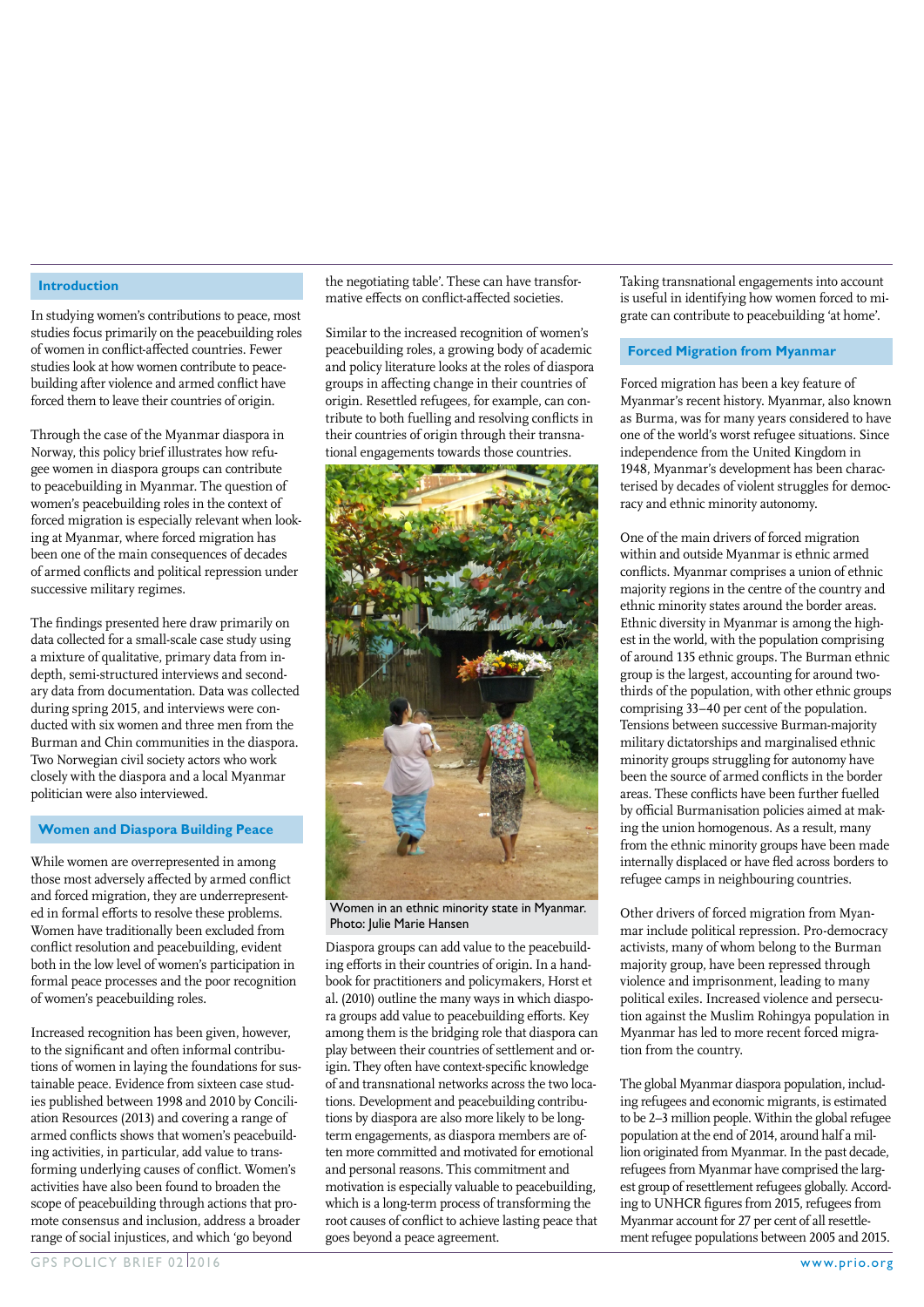#### **The Myanmar Diaspora in Norway**

According to figures from Statistics Norway at the start of 2015, around 3,400 individuals born in Myanmar reside in Norway. Many have migrated to Norway as refugees through Norway's national quota scheme, where priority is given to resettlement cases referred by UNHCR. This refugee resettlement through the UNHCR programme has taken place primarily since 2005. Others from Myanmar migrated later through family reunification with their relatives residing in Norway and, more recently, as asylum seekers due to persecution against Rohingyas.

The high degree of ethnic diversity in Myanmar is reflected in the heterogeneous character of the diaspora in Norway. The diaspora is comprised primarily of people from the Burman, Chin, Kachin, Karen and Rohingya ethnic groups. Within these different groups, on the other hand, communities are relatively homogenous. Research participants reported their social networks as being made up primarily of others from the same religious and ethnic backgrounds as themselves. For example, many Chins in Norway are Baptist Christians, which is a religious minority in Myanmar where the majority of the population is Buddhist. These Chins have formed a close community where social life revolves around the church and religious activities. The distinct ethnic and religious identities within the diaspora bring into question the relevance of referring to the group as a whole as the 'Norwegian-Myanmar diaspora'.

Diversity along ethnic lines is also the source of fragmentation within the larger diaspora group. This fragmentation is also a common feature among Myanmar diaspora groups in other countries. Such divisions are reflected in the diaspora's transnational political engagements. While political activism among diaspora individuals and organisations as a whole has declined after the optimism following the start of a transition towards democracy in 2011, members of the Chin community, for example, have become increasingly less politically active compared to those from the Burman community. This may be due to what many in the Chin community perceive as an over-emphasis of diaspora political activities on so-called "Burman issues", such as democracy, to the exclusion of ethnic minority concerns that deal with autonomy and federalism.

The influence of the diaspora's fragmentation on political engagements may explain why women

in the case study, in particular those from the Chin community, are less active in political activities, such as lobbying politicians and participating in demonstrations in order to influence Norwegian policies towards Myanmar. These more explicit political activities are more common among women from the Burman community who were pro-democracy activists in Myanmar prior to migration. Nevertheless, women from both communities are active in terms of economic and social remittances primarily to support education. While not as explicitly political, these kinds of remittances can also have political purposes and outcomes.

#### **"The Foundation is Education"**

A key feature among research participants' understanding of peacebuilding is an emphasis on education. The women in the case study view education as the foundation for transforming unequal and violent relations in Myanmar society. The women also consider improvements in the *quality* of education, and *more democratic* education to be especially relevant in the Myanmar context, as these interview excerpts illustrate:

*"Only educated people understand their rights and what should be done in the country. That's why I am supporting education."*

Interview with Chin woman, Oslo, 2015

*"In Burma, when we study, there is a test and we have to memorise everything – parrot learning. You don't know what you learn. But you memorise it, without analysing, without really knowing what you know. I would like that to be improved in Burma. I think that by memorising, you only learn one person's perspective."* 

Interview with Chin woman, Oslo, 2015

*"In our country, the teacher gives the student a novel and then the teacher writes down what they learn. We cannot change any words in the exam. We have to memorise by heart every word, we have no right to free thinking. We have to change education from primary school to university to have free thinking."* 

Interview with Burman woman, Oslo, 2015

The women view education as important in empowering people and moving towards achieving an equal and inclusive society. The significance of education is also evident in studies of women's peace work in other parts of the world, including in Myanmar itself. Peacebuilding activities among women in southeastern Myanmar, as shown in a recent study published by UN Women (2015), include running informal education centres in order to counter a lack of education and information that is perceived to have created and sustained armed conflict.

The emphasis given to education by the women in the case study is strongly reflected in their transnational engagements in economic and social remittances that have the potential to support access to and provision of education in Myanmar.

#### *Economic remittances to support education*

Economic remittances are one of the most significant ways in which diaspora groups worldwide affect change in their countries of origin. Money sent from people and organisations in diaspora to developing countries have surpassed levels of official development assistance. Sending money to support family and friends in the country of origin is a form of individual-based, private remittances. Money can also be sent to the country of origin collectively in the form of donations. The significance of economic remittances in contributing to the country of origin is also seen in the Myanmar diaspora both globally and in Norway. The women in the case study send money to Myanmar individually as a form of family support, and collectively by donating money through organisations.

Among the women in the case study, money is sent mainly to close and extended family members. The women also send remittances both to development and relief organisations working in Myanmar and to development and reconstruction projects in their local communities of origin. The women raise and send their donations within both formal and informal arenas. For example, Chin women donate to several development organisations by fundraising through the women's wing of the Norwegian Chin Christian Federation (NCCF), a diaspora organisation formed by the Chin community in Norway which was established in 2003 and comprises 18 member churches. The NCCF fundraises at social events as part of church activities, reflecting the importance of religion as a factor in remittance practices. Some of the women in the study also raise donations through smaller, informal groups formed within their own social networks.

The main purpose for sending economic remittances as expressed by the research participants is primarily to support education services. Some women pay for the education of their younger siblings, nieces and nephews in order for them to access better quality education. The money is